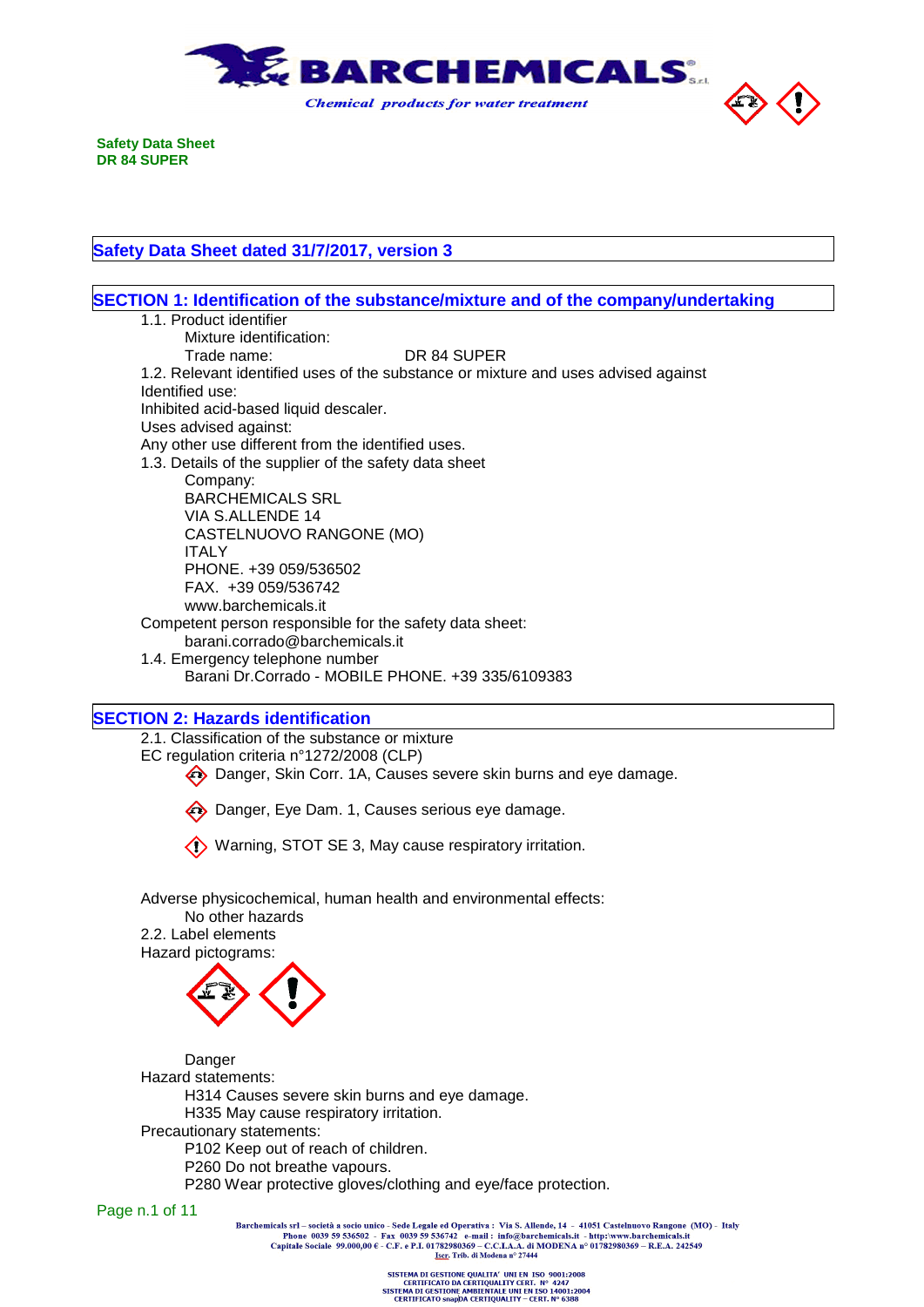

P303+P361+P353 IF ON SKIN (or hair): Take off immediately all contaminated clothing. Rinse skin with water/ shower.

P304+P340 IF INHALED: Remove person to fresh air and keep comfortable for breathing. P305+P351+P338 IF IN EYES: Rinse cautiously with water for several minutes. Remove contact lenses, if present and easy to do. Continue rinsing.

Special Provisions:

None **Contains** 

Non-ionic surfactants hydrochloric acid ... % phosphoric acid ... %, orthophosphoric acid ... %

Special provisions according to Annex XVII of REACH and subsequent amendments: None

2.3. Other hazards

vPvB Substances: None - PBT Substances: None Other Hazards: No other hazards

### **SECTION 3: Composition/information on ingredients**

- 3.1. Substances
	- N.A.
- 3.2. Mixtures

Hazardous components within the meaning of the CLP regulation and related classification:

| Qty                   | <b>Name</b>                                      | <b>Ident. Number</b>                                                                    |                                     | <b>Classification</b>                                            |
|-----------------------|--------------------------------------------------|-----------------------------------------------------------------------------------------|-------------------------------------|------------------------------------------------------------------|
| >= 20% -<br>$< 25\%$  | hydrochloric acid  %                             | Index<br>number:<br>CAS:<br>7647-01-0<br>EC:<br>231-595-7<br>REACH No.: 01-             | $017 - 002 - 01 - X$<br>2119484862- | 3.2/1B Skin Corr. 1B H314<br>$\bigcirc$ 3.8/3 STOT SE 3 H335     |
| >= 15% -<br>$< 20\%$  | phosphoric acid  %,<br>orthophosphoric acid<br>% | 27<br>Index<br>number:<br>CAS:<br>7664-38-2<br>EC:<br>231-633-2<br>REACH No.: 01-<br>24 | 015-011-00-6<br>2119485924-         | 3.2/1B Skin Corr. 1B H314                                        |
| $>= 1\%$ -<br>$< 3\%$ | Non-ionic surfactants                            | CAS:<br>REACH No.: 02-<br>33                                                            | 166736-08-9<br>2119630747-          | $\bigcirc$ 3.1/4/Oral Acute Tox. 4 H302<br>3.3/1 Eye Dam. 1 H318 |

### **SECTION 4: First aid measures**

4.1. Description of first aid measures

In case of skin contact:

Remove contaminated clothing immediatley and dispose off safely.

After contact with skin, wash immediately with soap and plenty of water.

In case of eyes contact:

After contact with the eyes, rinse with water with the eyelids open for a sufficient length of time, then consult an opthalmologist immediately.

Protect uninjured eye.

Page n.2 of 11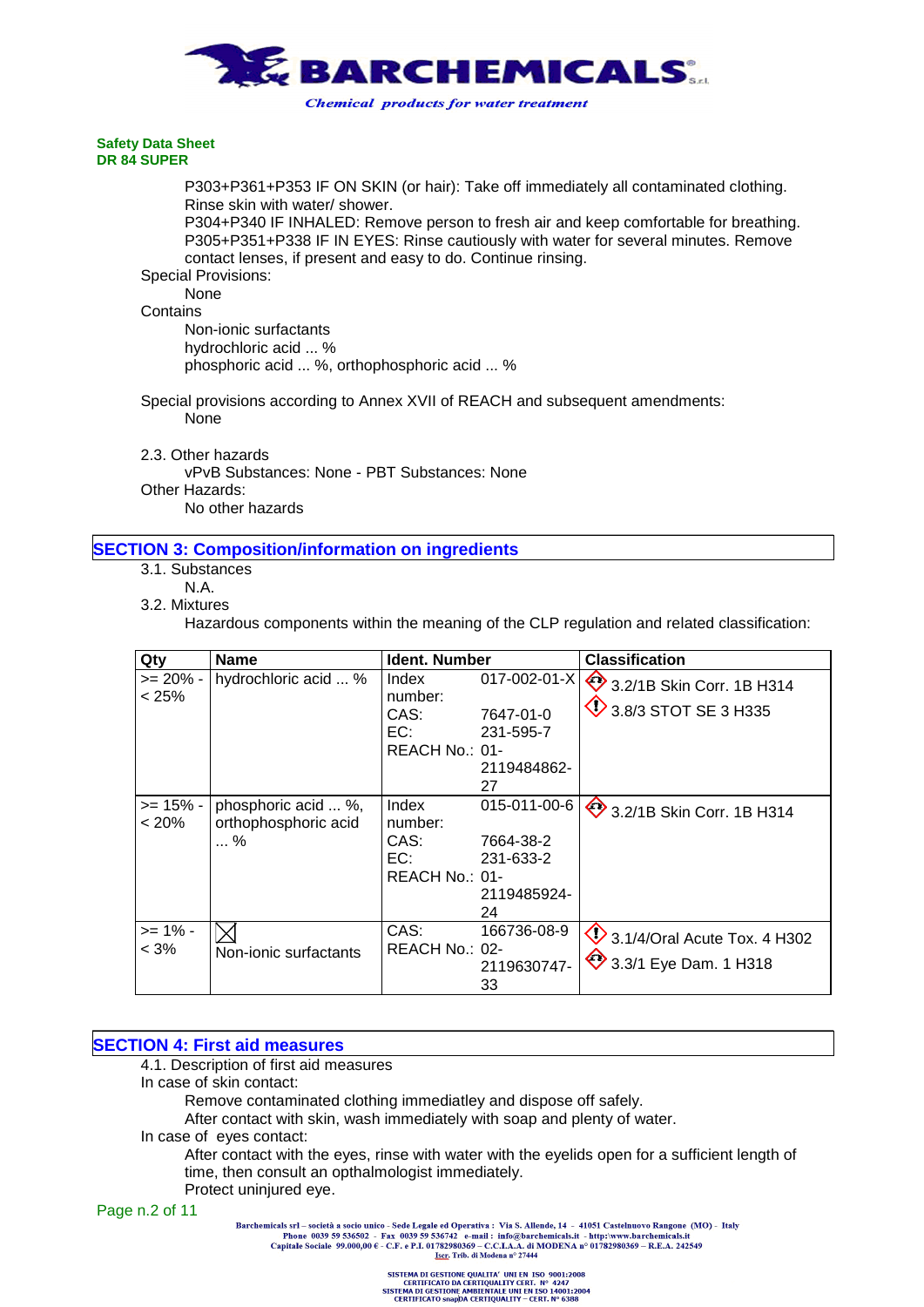

In case of Ingestion:

Do not under any circumstances induce vomiting. OBTAIN A MEDICAL EXAMINATION IMMEDIATELY.

Rinse well your mouth

In case of Inhalation:

In case of inhalation, consult a doctor immediately and show him packing or label. In case of breathing difficult, bring the injured person into the open air and store it in a comfortable position for breathing. Consult a physician.

4.2. Most important symptoms and effects, both acute and delayed

Contact with the eyes produces redness, pain, severe deep burns and loss of vision. Ingestion causes severe irritation or chemical burns in the mouth, throat, esophagus and stomach.

4.3. Indication of any immediate medical attention and special treatment needed

In case of accident or unwellness, seek medical advice immediately (show directions for use or safety data sheet if possible).

Treatment:

If swallowed, seek immediate medical attention. Drinking water in large quantities. Do not induce vomiting to the danger of perforation. Keep the patient at rest.

In case of contact with eyes, rinse immediately for at least 15 minutes under running water with eyelids held open, consult an eye specialist.

# **SECTION 5: Firefighting measures**

5.1. Extinguishing media

Suitable extinguishing media: Water. Carbon dioxide (CO2). CO2 or Dry chemical fire extinguisher. Extinguishing media which must not be used for safety reasons: None in particular.

- 5.2. Special hazards arising from the substance or mixture Do not inhale explosion and combustion gases.
- 5.3. Advice for firefighters

Use suitable breathing apparatus .

Collect contaminated fire extinguishing water separately. This must not be discharged into drains.

Move undamaged containers from immediate hazard area if it can be done safely.

### **SECTION 6: Accidental release measures**

6.1. Personal precautions, protective equipment and emergency procedures

Wear personal protection equipment.

Remove all sources of ignition.

Wear breathing apparatus if exposed to vapours/dusts/aerosols.

Provide adequate ventilation.

Use appropriate respiratory protection.

See protective measures under point 7 and 8.

6.2. Environmental precautions

Do not allow to enter into soil/subsoil. Do not allow to enter into surface water or drains. In case of gas escape or of entry into waterways, soil or drains, inform the responsible authorities.

- Retain contaminated washing water and dispose it.
- 6.3. Methods and material for containment and cleaning up
	- Wash with plenty of water.
- 6.4. Reference to other sections
	- See also section 8 and 13

### **SECTION 7: Handling and storage**

Page n.3 of 11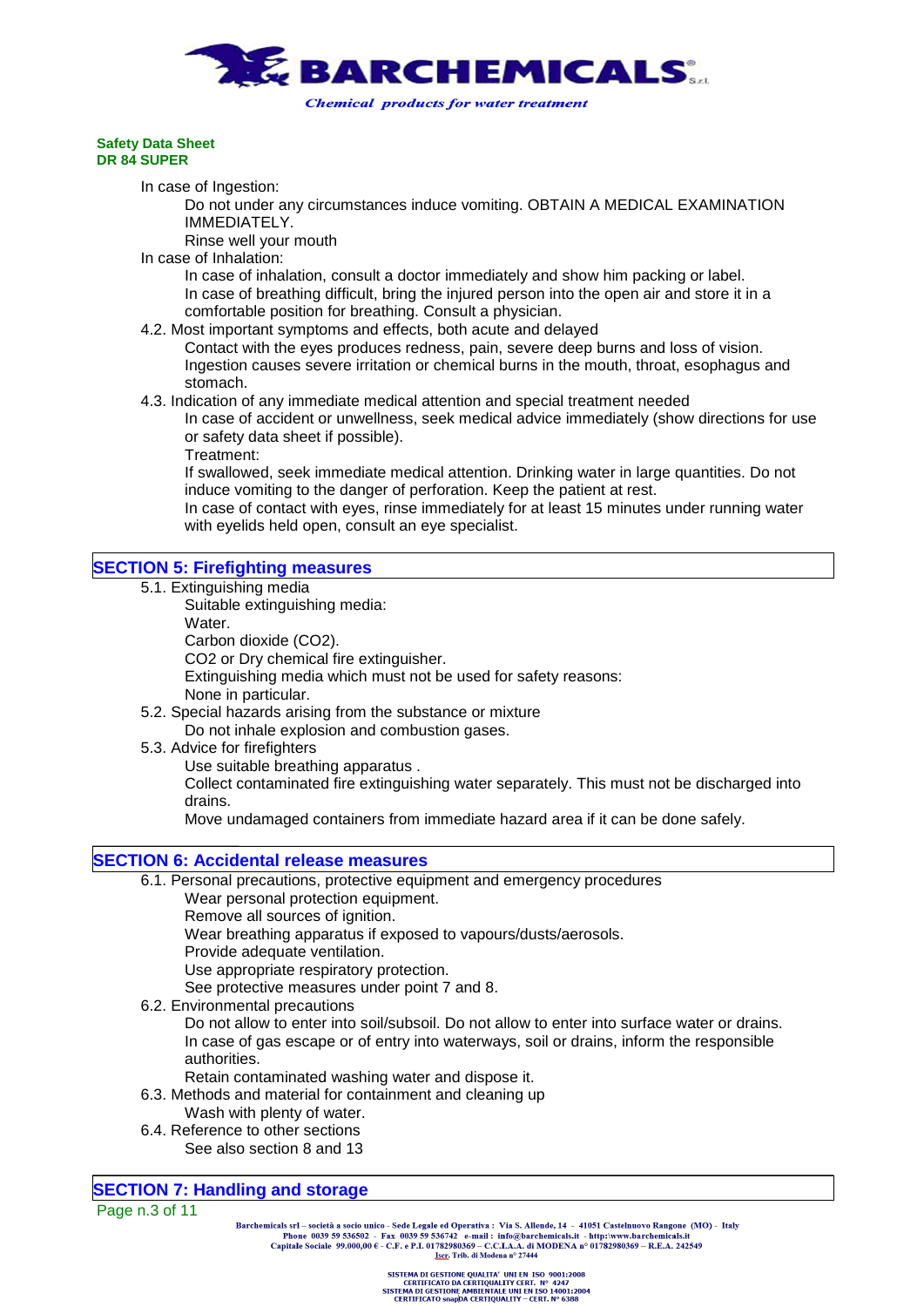

7.1. Precautions for safe handling Avoid contact with skin and eyes, inhalation of vapours and mists. Use localized ventilation system. Don't use empty container before they have been cleaned. Before making transfer operations, assure that there aren't any incompatible material residuals in the containers. Contamined clothing should be changed before entering eating areas. Do not eat or drink while working. See also section 8 for recommended protective equipment. 7.2. Conditions for safe storage, including any incompatibilities Store at room temperature and away from direct sunlight. Protect against high temperatures. Keep away from food, drink and feed. Incompatible materials: See the next paragraph 10. Instructions as regards storage premises: Adequately ventilated premises. 7.3. Specific end use(s) See section 1.2. **SECTION 8: Exposure controls/personal protection** 8.1. Control parameters hydrochloric acid ... % - CAS: 7647-01-0 EU - TWA(8h): 8 mg/m3, 5 ppm - STEL: 15 mg/m3, 10 ppm ACGIH - STEL: Ceiling 2 ppm - Notes: A4 - URT irr phosphoric acid ... %, orthophosphoric acid ... % - CAS: 7664-38-2 EU - TWA(8h): 1 mg/m3 - STEL: 2 mg/m3 ACGIH - TWA(8h): 1 mg/m3 - STEL: 3 mg/m3 - Notes: URT, eye and skin irr DNEL Exposure Limit Values hydrochloric acid ... % - CAS: 7647-01-0 Worker Professional: 15 03 - Exposure: Human Inhalation - Frequency: Short Term,

local effects Worker Professional: 8 03 - Exposure: Human Inhalation - Frequency: Long Term, local effects

phosphoric acid ... %, orthophosphoric acid ... % - CAS: 7664-38-2

Worker Professional: 1 03 - Consumer: 0.73 03 - Exposure: Human Inhalation - Frequency: Long Term, local effects - Endpoint: Repeated dose toxicity

Worker Professional: 2 03 - Exposure: Human Inhalation - Frequency: Short Term, local effects

PNEC Exposure Limit Values

hydrochloric acid ... % - CAS: 7647-01-0

Target: Fresh Water - Value: 0.036 mg/l

Target: Marine water - Value: 0.036 mg/l

Target: Microorganisms in sewage treatments - Value: 0.036 mg/l

8.2. Exposure controls

Eye/face protection:

Eye glasses with side protection.EN166

Protection for skin:

Clothing resistant to corrosive products CLASS I, EN 340

Protection for hands:

Gloves resistant to chemicals. EN 374

Respiratory protection:

Mask with filter for gases and vapors (EN 14387).

Thermal Hazards:

Not applicable (the product is handled at room temperature) Environmental exposure controls:

Page n.4 of 11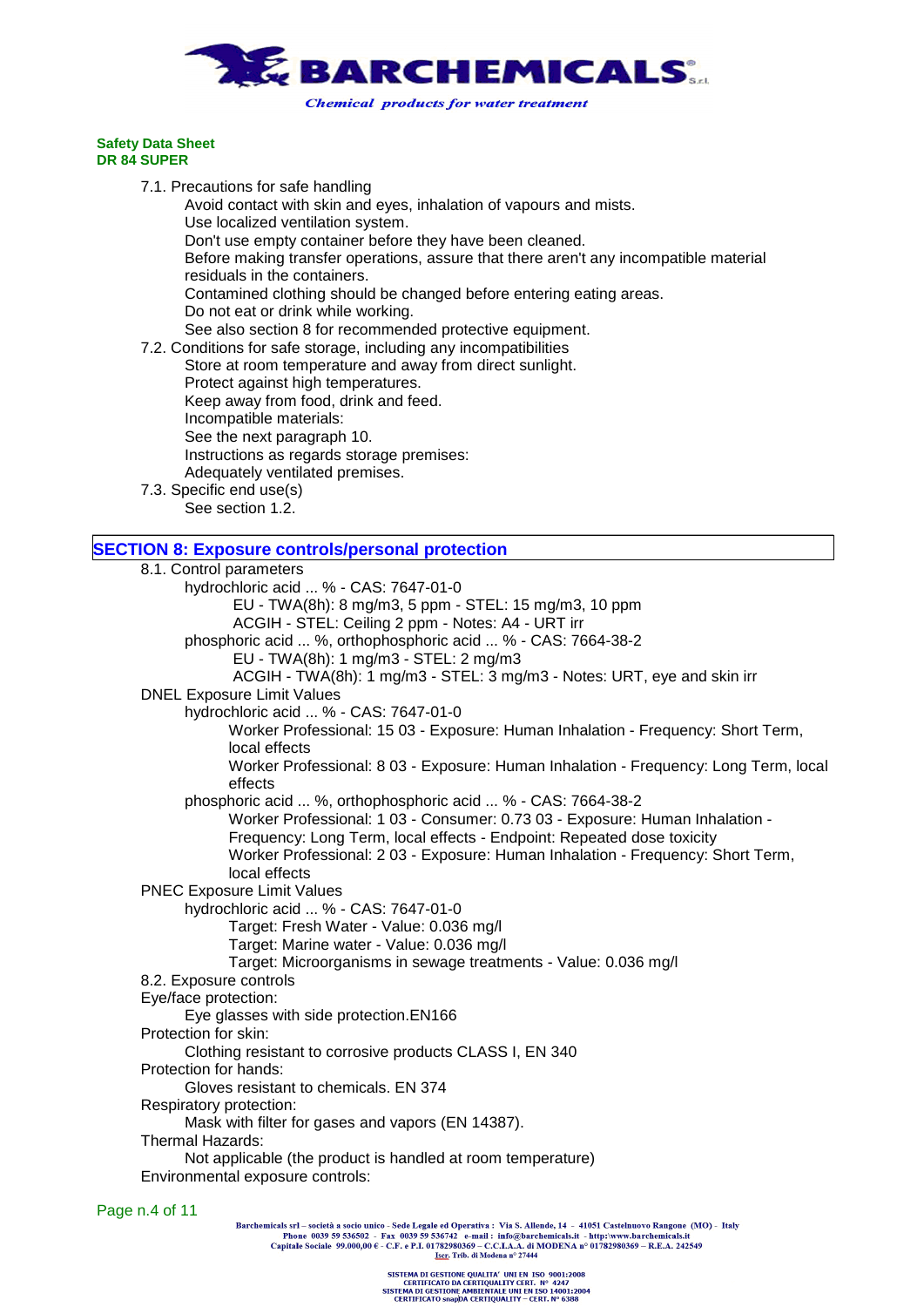

None Appropriate engineering controls: None

## **SECTION 9: Physical and chemical properties**

9.1. Information on basic physical and chemical properties

| <b>Properties</b>                            | Value                     | Method:                  | Notes: |
|----------------------------------------------|---------------------------|--------------------------|--------|
| Appearance and colour:                       | <b>Liquid Yellow</b>      | $-$                      | --     |
| Odour:                                       | Pungent                   | $-$                      | --     |
| Odour threshold:                             | Not Available             | $-$                      | --     |
| pH:                                          | $<$ 1                     | $-$                      | --     |
| Melting point / freezing<br>point:           | N.A.                      | --                       |        |
| Initial boiling point and<br>boiling range:  | Not Available             | $-$                      | --     |
| Flash point:                                 | Not<br>inflammable        | $-$                      | --     |
| Evaporation rate:                            | Not Available             | $\overline{a}$           | --     |
| Solid/gas flammability:                      | <b>Not</b><br>inflammable | --                       |        |
| Upper/lower flammability                     | <b>Not</b>                | $-$                      | --     |
| or explosive limits:                         | inflammable               |                          |        |
| Vapour pressure:                             | Not Available             | $-$                      | $-$    |
| Vapour density:                              | Not Available             | --                       | --     |
| Relative density:                            | 1.20 Kg/I                 | $\overline{\phantom{a}}$ | --     |
| Solubility in water:                         | Complete                  | $-$                      | --     |
| Solubility in oil:                           | Not soluble               | $\overline{a}$           | --     |
| Partition coefficient (n-<br>octanol/water): | Not Available             | --                       |        |
| Auto-ignition temperature:                   | N.A.                      | $-$                      | --     |
| Decomposition                                | Not Available             | $\overline{\phantom{a}}$ | --     |
| temperature:                                 |                           |                          |        |
| Viscosity:                                   | Not Available             | $\sim$                   | --     |
| Explosive properties:                        | N.A.                      | --                       | --     |
| Oxidizing properties:                        | N.A.                      | --                       | --     |

### 9.2. Other information

| <b>Properties</b>      | Value    | Method: | Notes: |
|------------------------|----------|---------|--------|
| Miscibility:           | Complete | --      | $- -$  |
| <b>Fat Solubility:</b> | N.A.     | --      | $- -$  |
| Conductivity:          | N.A.     | $- -$   | $- -$  |
| Substance Groups       | N.A.     | --      | --     |
| relevant properties    |          |         |        |

# **SECTION 10: Stability and reactivity**

10.1. Reactivity

May be corrosive to metals.

- The product is not pyrophoric.
- 10.2. Chemical stability
- Stable under recommended storage and handling. Please refer to section 7 of the MSDS. 10.3. Possibility of hazardous reactions
	- In the presence of chlorine-containing products.

Page n.5 of 11

Barchemicals srl – società a socio unico - Sede Legale ed Operativa : Via S. Allende, 14 - 41051 Castelnuovo Rangone (MO) - Italy<br>Phone 0039 59 536502 - Fax 0039 59 536742 e-mail : info@barchemicals.it - http://www.barche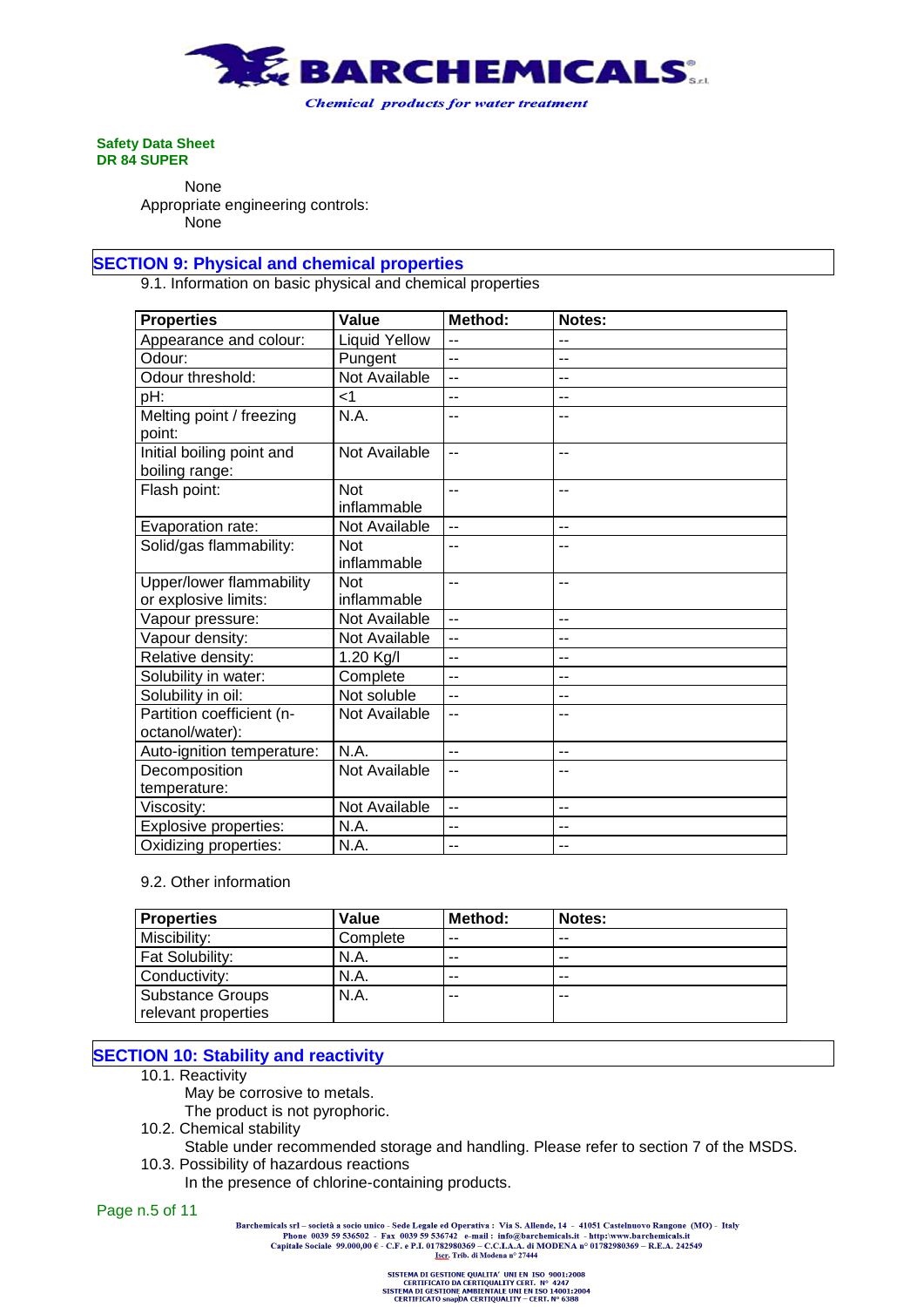

10.4. Conditions to avoid Keep away from heat sources. Avoid direct sunlight. 10.5. Incompatible materials Oxidizing agents. concentrated alkali. Products containing chlorine. 10.6. Hazardous decomposition products Carbon monoxide Carbon dioxide. phosphorus oxides

### **SECTION 11: Toxicological information**

11.1. Information on toxicological effects Toxicological information of the product: N.A. Toxicological information of the main substances found in the product: hydrochloric acid ... % - CAS: 7647-01-0 a) acute toxicity: Test: LC50 - Route: Inhalation Mist - Species: Rat = 45.6 mg/l - Source: ECHA - Notes: PERIODO DEL TEST: 5 MIN b) skin corrosion/irritation: Test: Skin Corrosive - Route: Skin - Species: Rabbit Yes - Source: PUBBLICAZIONE 1985 (ECHA) - Notes: OECD GUIDELINE 404 (ACUTE DERMAL IRRITATION / CORROSION) (1981) c) serious eye damage/irritation: Test: Eye Corrosive - Species: Rabbit Yes - Source: STUDY REPORT 1976 (ECHA) - Notes: OECD GUIDELINE 405 (ACUTE EYE IRRITATION / CORROSION) d) respiratory or skin sensitisation: Test: Skin Sensitization - Species: Mouse No - Source: PUBBLICAZIONE 1986 (ECHA) - Notes: OECD GUIDELINE 406 (SKIN SENSITISATION) f) carcinogenicity: Test: Carcinogenicity - Species: Rat No - Source: PUBBLICAZIONE 1985 (ECHA) h) STOT-single exposure: Test: Respiratory Tract Irritant Yes - Source: ECHA phosphoric acid ... %, orthophosphoric acid ... % - CAS: 7664-38-2 a) acute toxicity: Test: LD50 - Route: Oral - Species: Rat = 2600 mg/kg - Notes: EQUIVALENTE AL OECD 423 Test: LD50 - Route: Skin - Species: Rabbit = 2740 mg/kg - Source: BIOFAX IND. 2000 (ECHA) b) skin corrosion/irritation: Test: Skin Corrosive - Species: Rabbit Yes - Source: STUDY REPORT 1980 (ECHA) - Notes: 1500.41 IN THE FEDERAL REGISTER VOL. 38 c) serious eye damage/irritation: Test: Eye Corrosive - Species: Rabbit Yes - Source: STUDY REPORT 1971 (ECHA) - Notes: CODE OF FEDERAL REGULATIONS e) germ cell mutagenicity: Test: Mutagenesis No - Source: STUDY REPORT 2010 (ECHA) - Notes: UNITED KINGDOM ENVIRONMENTAL MUTAGEN SOCIETY g) reproductive toxicity: Test: Reproductive Toxicity - Species: Rat No - Source: STUDY REPORT 2008 (ECHA) TENSIOATTIVI NON IONICI - CAS: 166736-08-9 a) acute toxicity: Test: LD50 - Route: Oral - Species: Rat > 300 mg/kg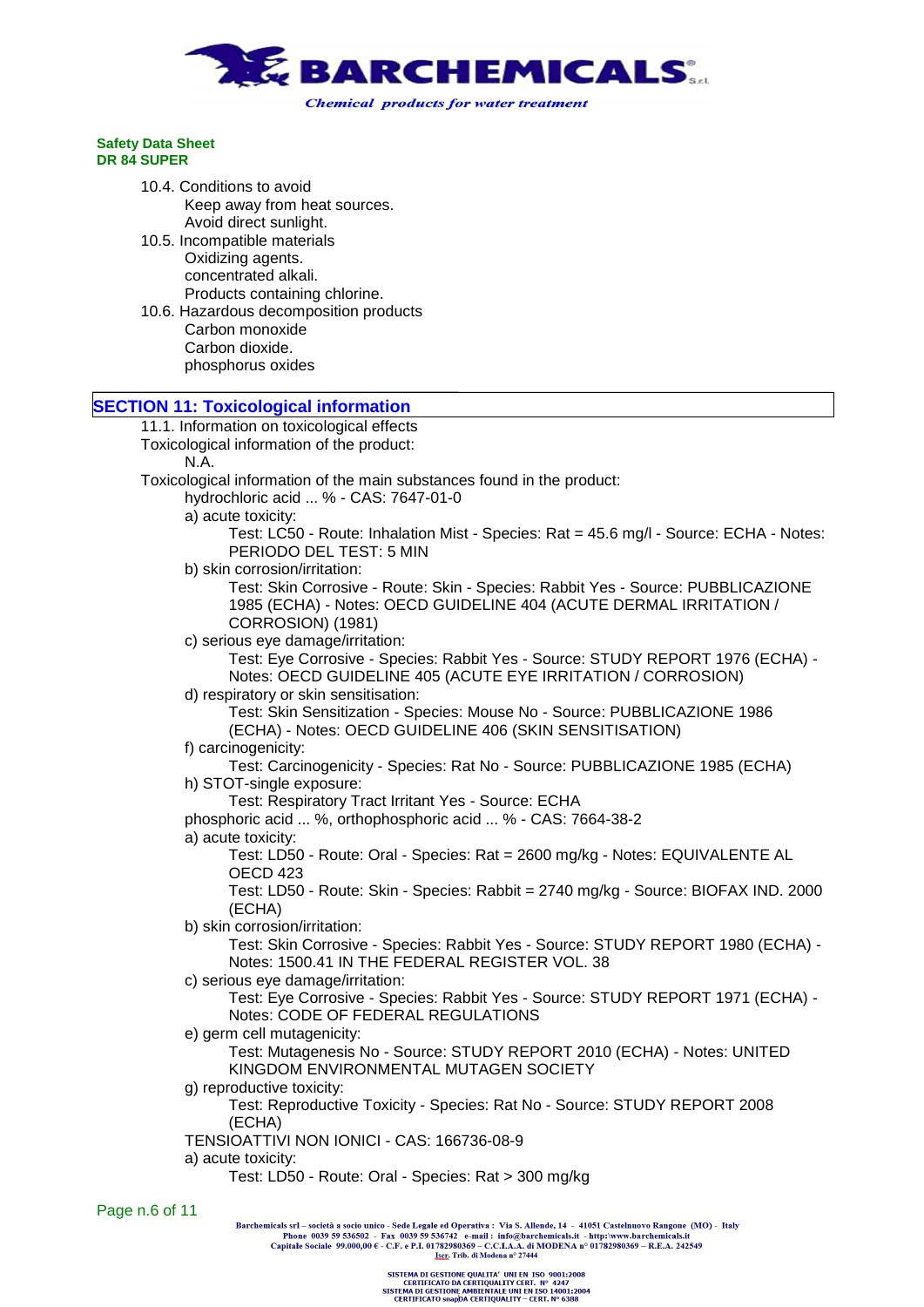

b) skin corrosion/irritation: Test: Skin Corrosive - Route: Skin - Species: Rabbit Negative c) serious eye damage/irritation: Test: Eye Corrosive - Species: Rabbit Positive Test: Eye Corrosive - Species: Rabbit Positive phosphoric acid ... %, orthophosphoric acid ... % - CAS: 7664-38-2 LD50 (RABBIT) SKIN: 2740 MG/KG

If not differently specified, the information required in Regulation (EU)2015/830 listed below must be considered as N.A.:

a) acute toxicity;

- b) skin corrosion/irritation;
- c) serious eye damage/irritation;
- d) respiratory or skin sensitisation;
- e) germ cell mutagenicity;
- f) carcinogenicity;
- g) reproductive toxicity;
- h) STOT-single exposure;
- i) STOT-repeated exposure;
- j) aspiration hazard.

| <b>SECTION 12: Ecological information</b>                                              |
|----------------------------------------------------------------------------------------|
| 12.1. Toxicity                                                                         |
| No information is available on the mixture as a whole. This is the information on eco- |
| toxicological effects of the individual components.                                    |
| hydrochloric acid  % - CAS: 7647-01-0                                                  |

a) Aquatic acute toxicity:

Endpoint: LC50 - Species: Fish = 20.5 mg/l - Duration h: 96

- Endpoint: EC50 Species: Daphnia = 0.45 mg/l Duration h: 48
- Endpoint: EC50 Species: Algae = 0.73 mg/l Duration h: 72

c) Bacteria toxicity:

Endpoint: EC50 - Species: activated sludge = 0.23 mg/l - Notes: (PH 5.2) OECD TG 209

phosphoric acid ... %, orthophosphoric acid ... % - CAS: 7664-38-2

a) Aquatic acute toxicity:

Endpoint: LC50 - Species: Fish = 75.1 mg/l - Duration h: 96 - Notes: ECHA - OECD GUIDELINE 203 (FISH, ACUTE TOXICITY TEST)

Endpoint: EC50 - Species: Daphnia > 100 mg/l - Duration h: 48 - Notes: OECD GUIDELINE 202 (DAPHNIA SP. ACUTE IMMOBILISATION TEST)

Endpoint: EC50 - Species: Algae > 100 mg/l - Duration h: 72

TENSIOATTIVI NON IONICI - CAS: 166736-08-9

### a) Aquatic acute toxicity:

Endpoint: LC50 - Species: Brachydanio rerio > 10 mg/l - Duration h: 96 - Notes: OECD - linea guida 203

Endpoint: EC50 - Species: Daphnia > 10 mg/l - Duration h: 48

- Endpoint: EC50 Species: Scenedesmus subspicatus > 10 mg/l Duration h: 72 -
- Notes: OECD linea guida 201
- 12.2. Persistence and degradability

N.A.

- 12.3. Bioaccumulative potential
	- N.A.
- 12.4. Mobility in soil

N.A.

12.5. Results of PBT and vPvB assessment vPvB Substances: None - PBT Substances: None

Page n.7 of 11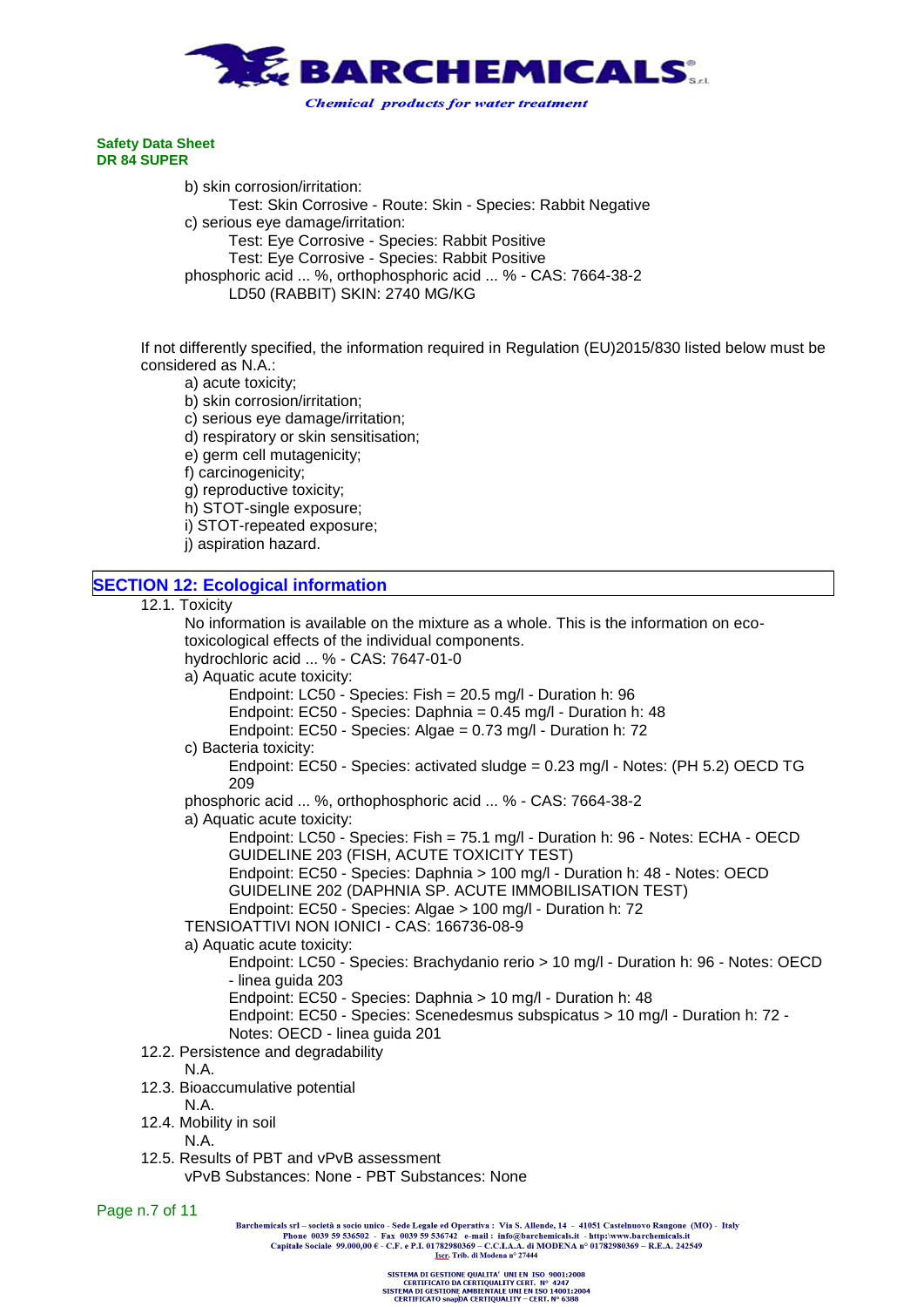

12.6. Other adverse effects

Il prodotto è nocivo per la vita acquatica in quanto abbassa fortemente il pH

### **SECTION 13: Disposal considerations**

13.1. Waste treatment methods

Recover, if possible. Send to authorised disposal plants or for incineration under controlled conditions. In so doing, comply with the local and national regulations currently in force. Additional disposal information:

Retrieve if possible. Send to authorized disposal plants or incineration under controlled conditions. Work according to local and national regulations. Recover if possible. Send to authorized disposal plants or for incineration under controlled conditions. Operate according to local and national regulations.

```
SECTION 14: Transport information
```


| 14.1. UN number                                       |                                                   |
|-------------------------------------------------------|---------------------------------------------------|
| <b>ADR-UN Number:</b>                                 | 3264                                              |
| IATA-UN Number:                                       | 3264                                              |
| <b>IMDG-UN Number:</b>                                | 3264                                              |
| 14.2. UN proper shipping name                         |                                                   |
| <b>ADR-Shipping Name:</b>                             | CORROSIVE LIQUID, ACIDIC, INORGANIC,              |
|                                                       | N.O.S.(hydrochloric acid  %, phosphoric acid  %,  |
|                                                       | orthophosphoric acid  %)                          |
| IATA-Shipping Name:                                   | CORROSIVE LIQUID, ACIDIC, INORGANIC,              |
|                                                       | N.O.S. (hydrochloric acid  %, phosphoric acid  %, |
|                                                       | orthophosphoric acid  %)                          |
| <b>IMDG-Shipping Name:</b>                            | CORROSIVE LIQUID, ACIDIC, INORGANIC,              |
|                                                       | N.O.S. (hydrochloric acid  %, phosphoric acid  %, |
|                                                       | orthophosphoric acid  %)                          |
| 14.3. Transport hazard class(es)                      |                                                   |
| ADR-Class:                                            | 8                                                 |
| ADR - Hazard identification number:                   | 88                                                |
| IATA-Class:                                           | 8                                                 |
| IATA-Label:                                           | 8                                                 |
| IMDG-Class:                                           | 8                                                 |
| 14.4. Packing group                                   |                                                   |
| <b>ADR-Packing Group:</b>                             | Ш                                                 |
| IATA-Packing group:                                   | $\mathbf{I}$                                      |
| IMDG-Packing group:                                   | Ш                                                 |
| 14.5. Environmental hazards                           |                                                   |
| <b>ADR-Enviromental Pollutant:</b>                    | No.                                               |
| IMDG-Marine pollutant:                                | No                                                |
| 14.6. Special precautions for user                    |                                                   |
| <b>ADR-Subsidiary risks:</b>                          |                                                   |
| ADR-S.P.:                                             | 274                                               |
| ADR-Transport category (Tunnel restriction code): (E) |                                                   |
| IATA-Passenger Aircraft:                              | 850                                               |
| IATA-Subsidiary risks:                                |                                                   |
| IATA-Cargo Aircraft:                                  | 854                                               |
| IATA-S.P.:                                            | A3 A803                                           |
| IATA-ERG:                                             | 8L                                                |

Page n.8 of 11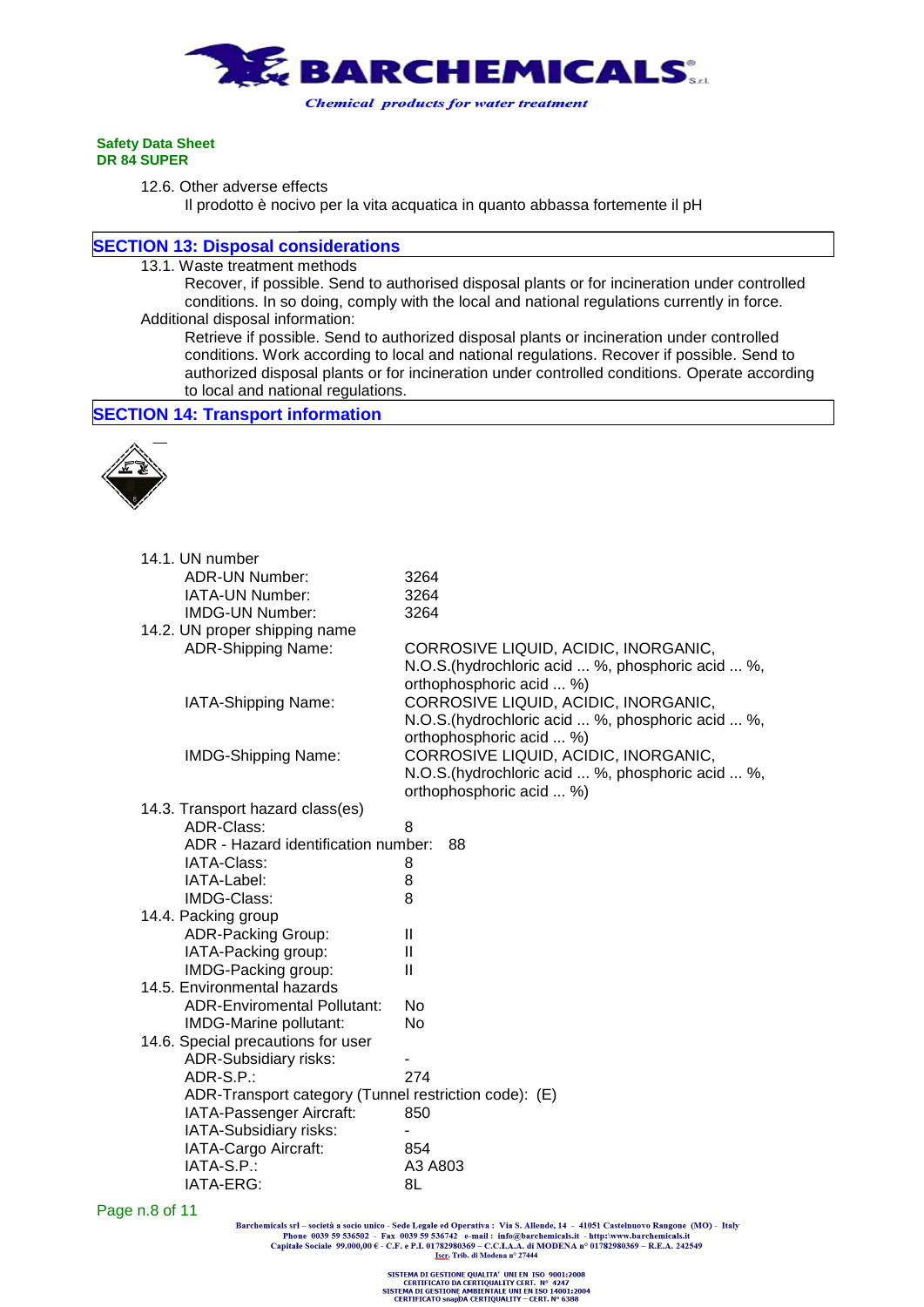

IMDG-EmS: F-A , S-B IMDG-Subsidiary risks: - IMDG-Stowage and handling: Category B IMDG-Segregation: Clear of living quarters.

14.7. Transport in bulk according to Annex II of Marpol and the IBC Code N.A.

# **SECTION 15: Regulatory information**

15.1. Safety, health and environmental regulations/legislation specific for the substance or mixture Dir. 98/24/EC (Risks related to chemical agents at work) Dir. 2000/39/EC (Occupational exposure limit values) Regulation (EC) n. 1907/2006 (REACH) Regulation (EC) n. 1272/2008 (CLP) Regulation (EC) n. 790/2009 (ATP 1 CLP) and (EU) n. 758/2013 Regulation (EU) 2015/830 Regulation (EU) n. 286/2011 (ATP 2 CLP) Regulation (EU) n. 618/2012 (ATP 3 CLP) Regulation (EU) n. 487/2013 (ATP 4 CLP) Regulation (EU) n. 944/2013 (ATP 5 CLP) Regulation (EU) n. 605/2014 (ATP 6 CLP) Regulation (EU) n. 2015/1221 (ATP 7 CLP) Restrictions related to the product or the substances contained according to Annex XVII Regulation (EC) 1907/2006 (REACH) and subsequent modifications: Restrictions related to the product: Restriction 3 Restrictions related to the substances contained: No restriction. Where applicable, refer to the following regulatory provisions : Directive 2012/18/EU (Seveso III) Regulation (EC) nr 648/2004 (detergents). Dir. 2004/42/EC (VOC directive) Provisions related to directive EU 2012/18 (Seveso III): Seveso III category according to Annex 1, part 1 None 15.2. Chemical safety assessment No Chemical Safety Assessment has been carried out for the mixture. Substances for which a Chemical Safety Assessment has been carried out: None

# **SECTION 16: Other information**

### **For professional use.**

Full text of phrases referred to in Section 3:

H314 Causes severe skin burns and eye damage. H335 May cause respiratory irritation. H302 Harmful if swallowed.

H318 Causes serious eye damage.

| <b>Hazard class and</b><br>hazard category | Code          | <b>Description</b>                |
|--------------------------------------------|---------------|-----------------------------------|
| Acute Tox, 4                               | $3.1/4$ /Oral | Acute toxicity (oral), Category 4 |
| Skin Corr. 1A                              | 3.2/1A        | Skin corrosion, Category 1A       |

Page n.9 of 11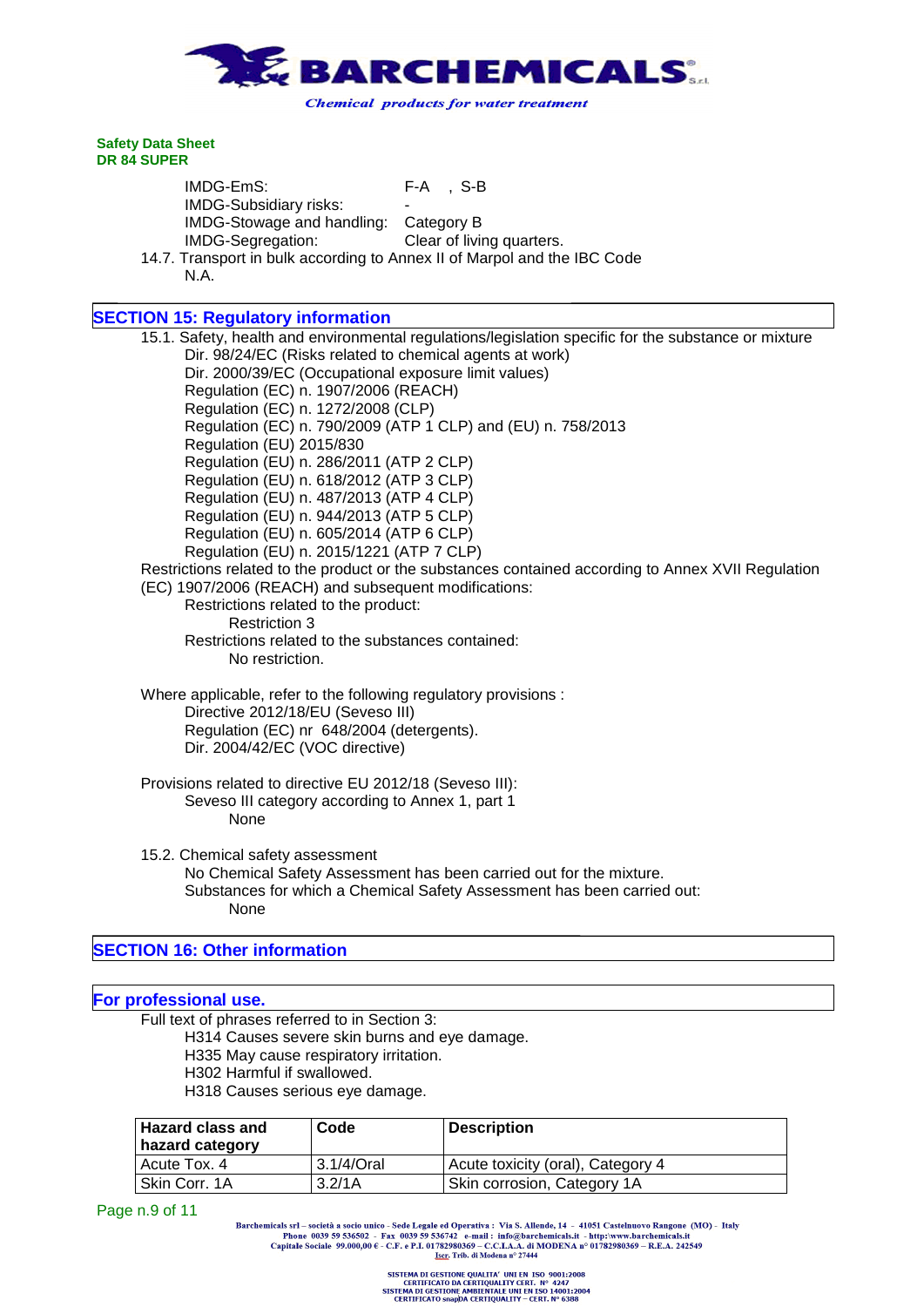

| l Skin Corr. 1B | 3.2/1B | Skin corrosion, Category 1B                       |
|-----------------|--------|---------------------------------------------------|
| Eve Dam. 1      | 3.3/1  | Serious eye damage, Category 1                    |
| I STOT SE 3     | 3.8/3  | Specific target organ toxicity - single exposure, |
|                 |        | Category 3                                        |

Paragraphs modified from the previous revision:

SECTION 1: Identification of the substance/mixture and of the company/undertaking SECTION 2: Hazards identification SECTION 3: Composition/information on ingredients SECTION 4: First aid measures SECTION 5: Firefighting measures SECTION 6: Accidental release measures SECTION 9: Physical and chemical properties SECTION 11: Toxicological information SECTION 12: Ecological information SECTION 13: Disposal considerations SECTION 15: Regulatory information This document was prepared by a competent person who has received appropriate training. Main bibliographic sources: ECDIN - Environmental Chemicals Data and Information Network - Joint Research Centre,

Commission of the European Communities

SAX's DANGEROUS PROPERTIES OF INDUSTRIAL MATERIALS - Eight Edition - Van Nostrand Reinold

The information contained herein is based on our state of knowledge at the above-specified date. It refers solely to the product indicated and constitutes no guarantee of particular quality. It is the duty of the user to ensure that this information is appropriate and complete with respect to the specific use intended.

This MSDS cancels and replaces any preceding release.

For professional use.

| ADR:        | European Agreement concerning the International Carriage of<br>Dangerous Goods by Road. |
|-------------|-----------------------------------------------------------------------------------------|
| CAS:        | Chemical Abstracts Service (division of the American Chemical<br>Society).              |
| CLP:        | Classification, Labeling, Packaging.                                                    |
| DNEL:       | Derived No Effect Level.                                                                |
| EINECS:     | European Inventory of Existing Commercial Chemical Substances.                          |
| GefStoffVO: | Ordinance on Hazardous Substances, Germany.                                             |
| GHS:        | Globally Harmonized System of Classification and Labeling of<br>Chemicals.              |
| IATA:       | International Air Transport Association.                                                |
| IATA-DGR:   | Dangerous Goods Regulation by the "International Air Transport<br>Association" (IATA).  |
| ICAO:       | International Civil Aviation Organization.                                              |
| ICAO-TI:    | Technical Instructions by the "International Civil Aviation Organization"<br>$(ICAO)$ . |
| IMDG:       | International Maritime Code for Dangerous Goods.                                        |
| INCI:       | International Nomenclature of Cosmetic Ingredients.                                     |
| KSt:        | Explosion coefficient.                                                                  |
| LC50:       | Lethal concentration, for 50 percent of test population.                                |
| LD50:       | Lethal dose, for 50 percent of test population.                                         |
| PNEC:       | Predicted No Effect Concentration.                                                      |
| RID:        | Regulation Concerning the International Transport of Dangerous Goods<br>by Rail.        |
|             |                                                                                         |

Page n.10 of 11